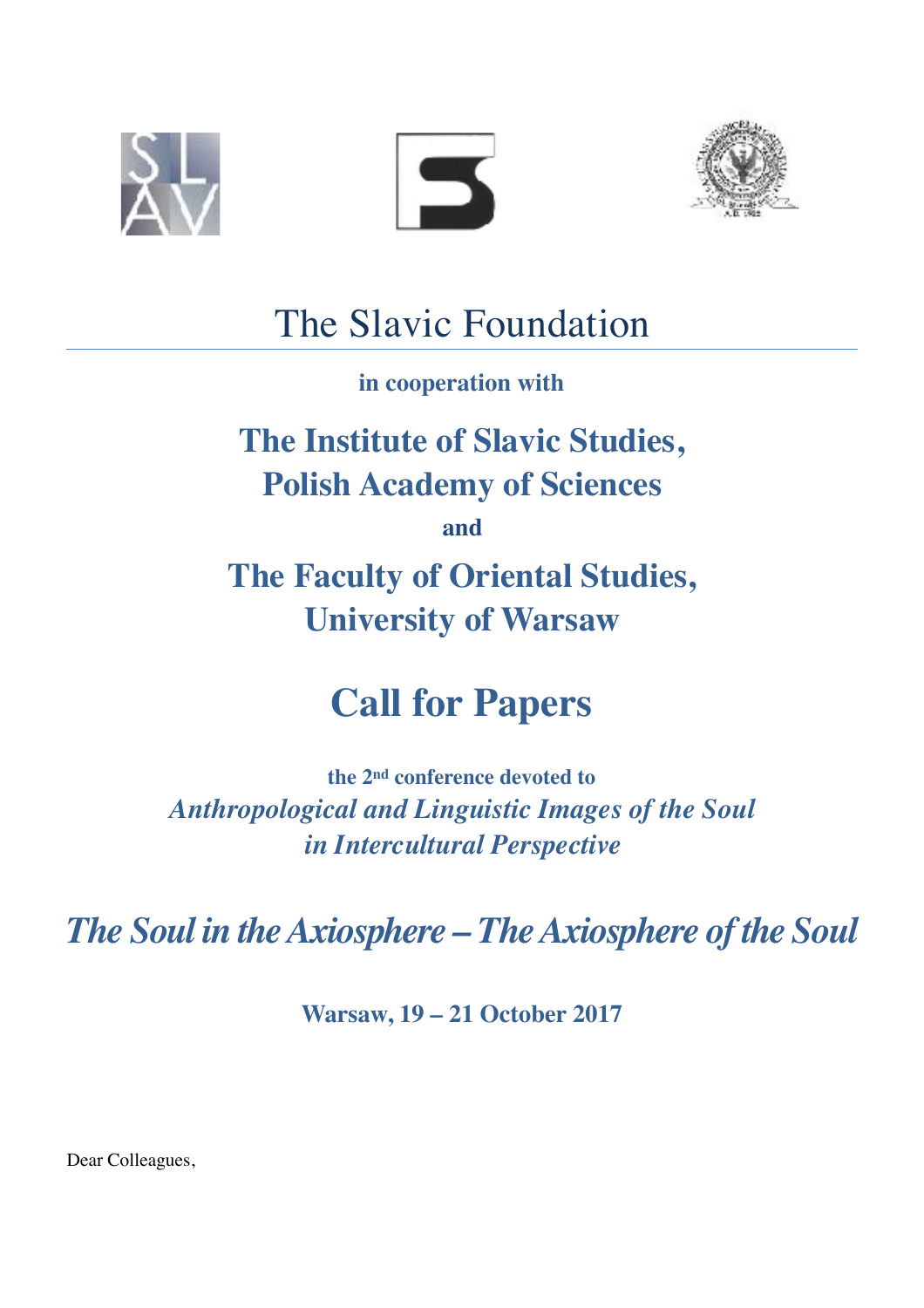You are warmly invited to take part in our conference, whether or not you were with us in 2015, when we held the first meeting in the series. All those interested in the issues of axiology in relation to the soul and its functions in different languages and cultures are welcome.

Planned for 19–21 October 2017, the second international interdisciplinary academic conference in the series *Anthropological and Linguistic Images of the Soul in Intercultural Perspective* is devoted to the subject of values. The previous event, *The World through the Eyes of the Soul* – *the Soul in the Eyes of the World* (18–20 October 2015) focused on the perception of concepts related to spirituality and non-material culture of different peoples of the world in the humanities today. The subject met with considerable interest and received a broad response in the academic community in Poland and abroad. As conference proceedings were held at the University of Warsaw Library, the event was, often spontaneously, attended by a number of its readers, particularly students, who were attracted by the subjects under discussion and took advantage of this opportunity to become acquainted with the spiritual culture of the Orient, Asia and Africa in comparison with the European tradition.

The theme of the present conference *The Soul in the Axiosphere – The Axiosphere of the Soul*  concerns the key cultural, social, political and also economic problems of today's world. We can witness a struggle for the souls of the younger generation being fought in the media between different ideologies and political factions; there is also business using advertising as its mighty weapon. The ensuing result involves trivialisation of values and mass production of identities, which leads to people's subjugation to the forces of global capitalism.

You are invited to join an anthropological-linguistic debate on the perception of the soul in the axiological perspective. A confrontation between different discourses (literary, ethical, aesthetic, historical, religious, sociological, philosophical) on the same objects of cognition – the values creating the axiosphere of the soul – will make it possible to reveal different processes of negotiating the form of reality within the framework of a particular social order.

The conference is intended as a transdisciplinary attempt to look for answers to a number of questions, such as: What values form, and historically formed, the source of cognition and the basis of identity development (both individual and collective)? How does cultural memory function in the process of contextual, multi-dimensional cognition of reality? In what sense is the human soul a determinant of life attitudes and what is its impact on the functioning of an individual in today's world?

Comparing different cultures in the axiological perspective will make it possible to reveal different modes of categorisation and experiencing extrasensory reality. It will also provide an opportunity to present different modes of perceiving the soul and its role in the making and functioning of value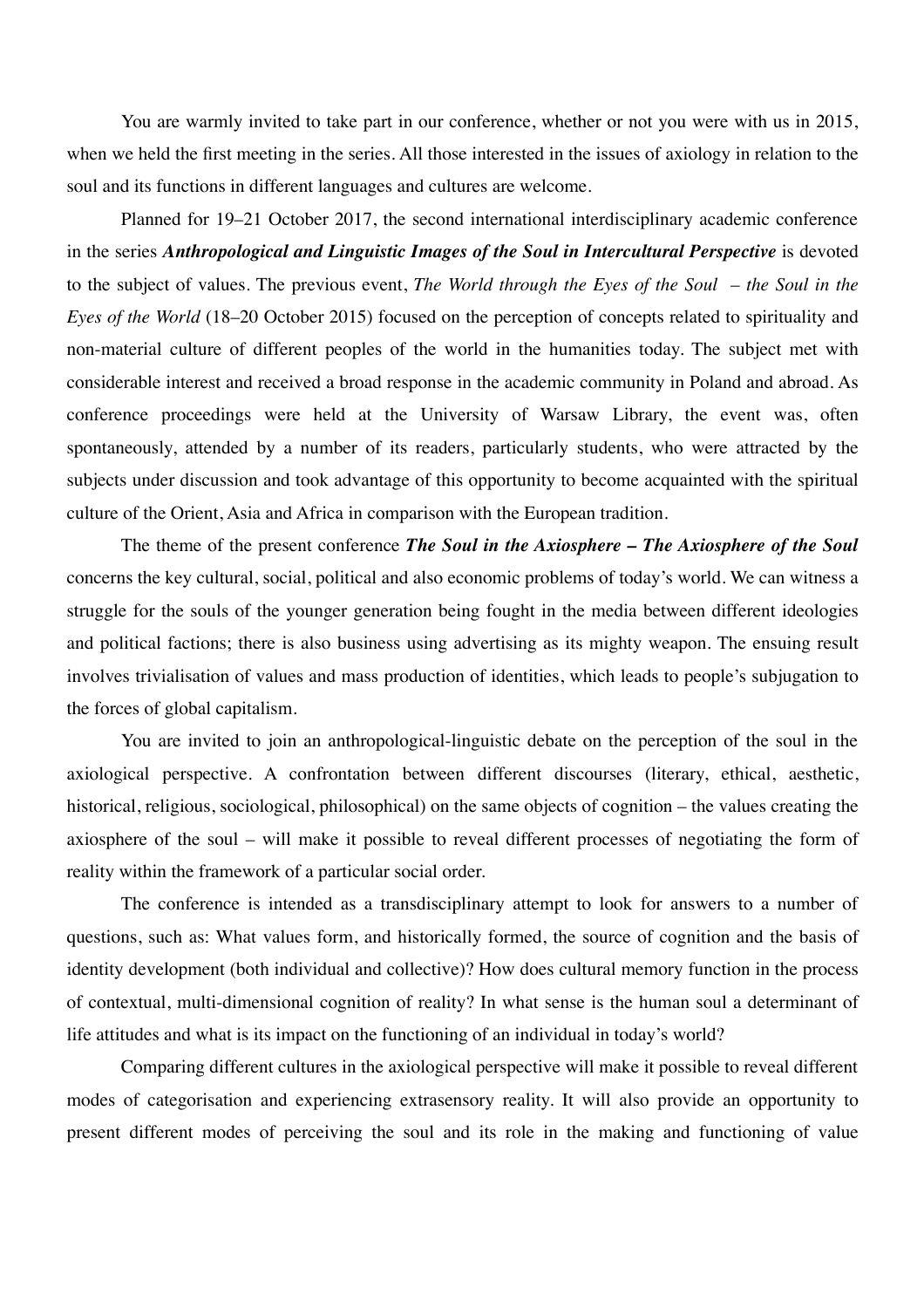systems, in shaping the worldview, beliefs, habits and customs, and behavioural patterns in different parts of the world: Europe, Asia, the Middle and Far East, and Africa.

#### **The conference welcomes papers on topics including but not limited to:**

- (1) The axiological status of the soul in terms of personality (inner life, personal choices, the functioning of will, taking care of the soul, selling the soul).
- (2) Perception of the soul in terms of existential (life and death, bodiliness and spirituality) and temporal values (transience and eternity).
- (3) The religious aspect of the soul (its relation to the sacred, the concepts of good and evil, other, cosmic reality as the source of good and light; the soul as a divine element in a human person; cardinal values from a religious perspective; the place of religion in the system of values, etc.)
- (4) The soul as the 'invisible organ' of ethical and moral evaluation (the inner voice making judgments and imposing commands; observing/rejecting the commands of the soul).
- (5) The axiological aspect of the soul in the context of beliefs and rituals (in commands and prohibitions, protective actions against the interference of evil forces, acts of atonement, etc.)
- (6) Moralising narrative schemes in texts of folklore and oral history, as well as in artistic literary texts.
- (7) Mythological foundations and symbolic representations of the soul as an axiosphere in language, culture and art (good and evil; justice, guilt, punishment, sin, atonement; justice, mercy, compassion, pity, offering; the truth, lies; etc.)
- (8) Linguistic and ethnolinguistic approaches (the soul and related values from the point of view of etymology, semantics, lexis, word-formation, onomastics, phrasematics and paremiology; in standard language and local dialects).
- (9) The axiological aspect of the soul from the perspective of popular perception and experience of the world (intuition, rationality).
- (10)The soul as a determinant of values in the process of formation of life attitudes and identity development (both individual and collective).

As can be seen, the subjects proposed for the conference revolve around valorisation of the soul from many different points of view. Contributions on related issues other than those listed above are also welcome.

As in the case of the previous conference, we invite specialists in all disciplines of modern humanities, including anthropology, cultural studies, ethnology, folk studies, history, history of art, linguistics, literary studies, philosophy, psychology, religious studies, sociology, and others.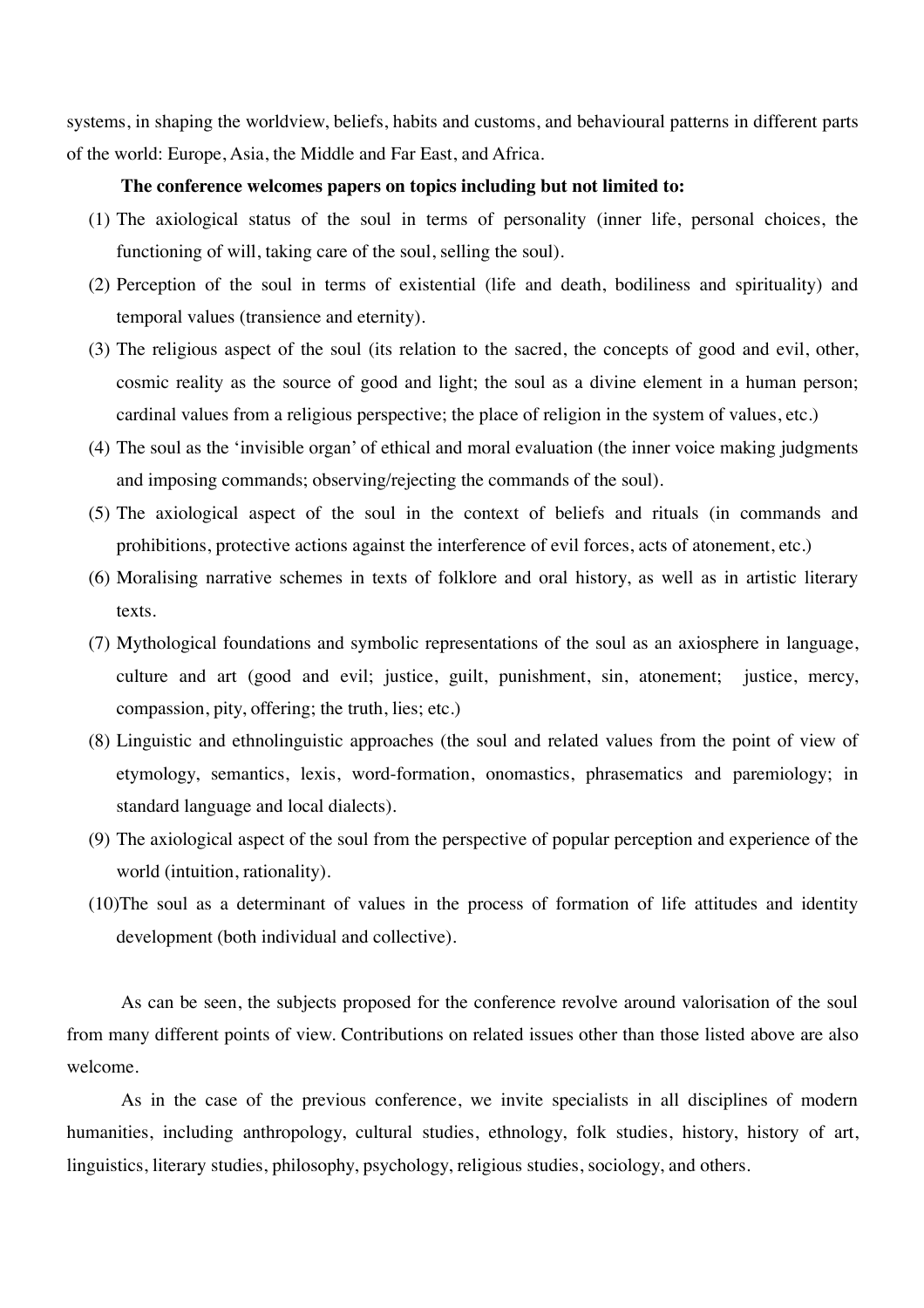The interdisciplinary nature of the event will provide an opportunity to reach beyond the circle of specialists in a particular area and to open up to a broader perspective. This will be possible as a result of the confrontation of different points of view and research methodologies used in particular disciplines of humanities by scholars from different cultures and societies.

| Conference organisers:                                                     | <b>Organising Committee:</b>                                                                            |
|----------------------------------------------------------------------------|---------------------------------------------------------------------------------------------------------|
| Director of the Institute of Slavic Studies,<br>Polish Academy of Sciences | Dr hab. prof. IS PAN Ewa Masłowska,<br>Institute of Slavic Studies,<br>Polish Academy of Sciences       |
| Prof. dr hab. Anna Zielińska                                               | Dr hab. prof. UW Joanna Jurewicz,<br>University of Warsaw                                               |
| President of the Slavic Foundation                                         |                                                                                                         |
| Dr Małgorzata Kasner                                                       | Conference secretary:                                                                                   |
| Dean of the Faculty of Oriental Studies,<br>University of Warsaw           | Dr hab. prof. IS PAN Dorota Rembiszewska,<br>Institute of Slavic Studies,<br>Polish Academy of Sciences |
| Prof. dr hab. Piotr Taracha                                                |                                                                                                         |

### Scientific Honorable Committee:

Prof. Dejan Ajdačić (Kijovskij Nacjonalnyj Universitet)

- Prof. Jerzy Bartmiński (Universytet Marii Curie-Skłodowskiej, Lublin)
- Prof. Olga Belova (Institut Slavajnovedenija, RAN, Moskva)
- Prof. Elena Berezowich (Uralskij Gosudarstvennyj Universitet, Ekaterinoburg)
- Prof. Izabella Bukraba-Rylska (Instytut socjologii PAN, Warszawa)
- Prof. Renata Grzegorczykowa (Uniwersytet Warszawski)

Prof. Anna Engelking (Instytut Slawistyki PAN, Warszawa)

- Prof. Galina Kabakova (Université Paris Sorbonne)
- Prof. Natalia Korina (Nitra Universitet, Słowacja)
- Prof. Alla Kožynowa (Belorusskij Gosudarstvennyj Universitet, Minsk)
- Prof. Andrej Moroz (Russijskij Gosudarstvennyj Universitet, Moskva)